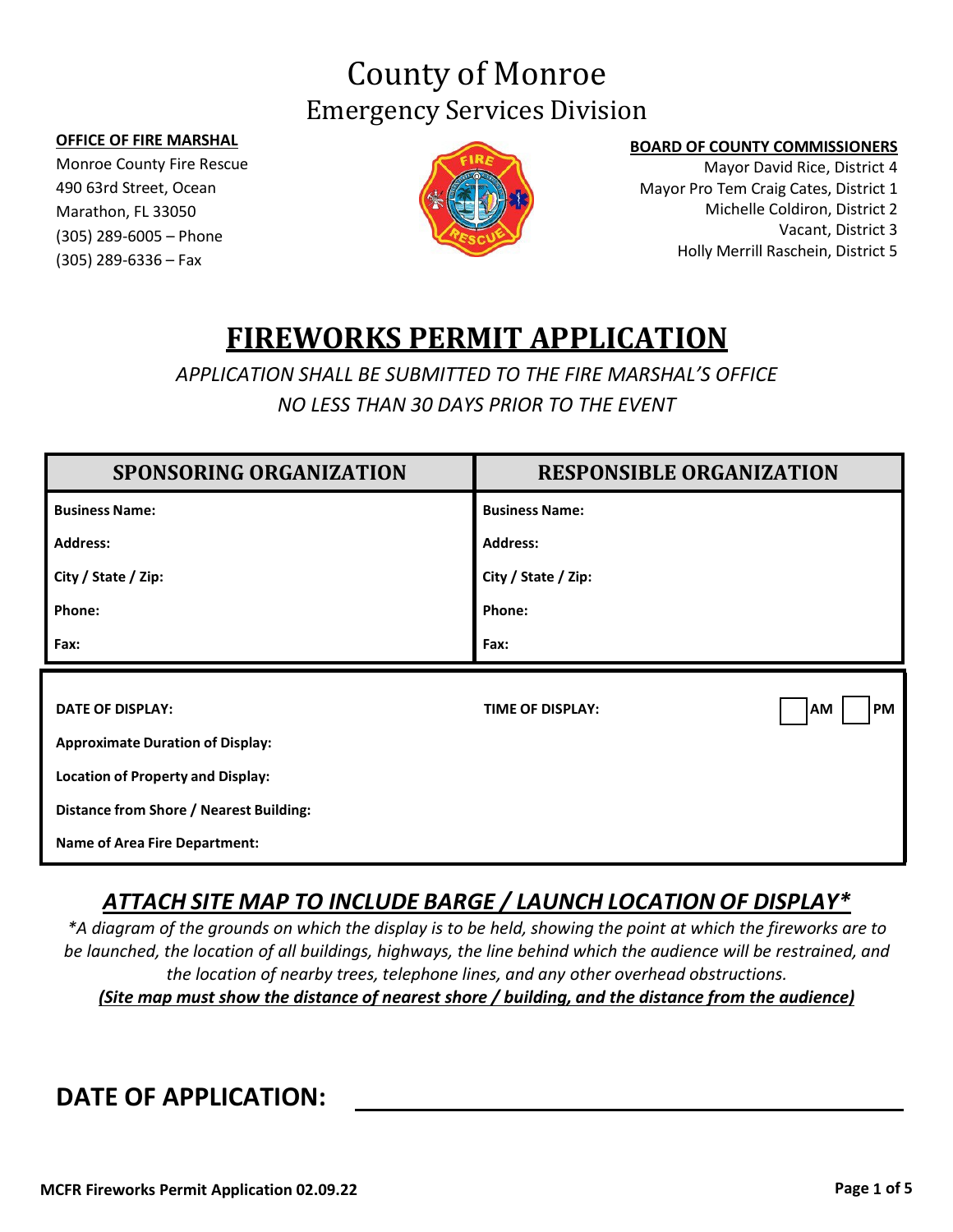### **EVIDENCE OF INSURANCE**

#### *BOTH PARTIES MUST BE NAMED ON INSURANCE DOCUMENTS*

The Certificate of Insurance, per event, must be approved by the Monroe County Risk Management Office prior to issuance of the fireworks

permit.

- 1. The **MONROE COUNTY BOARD OF COUNTY COMMISSIONERS** MUST be:
	- a. Named as an Additional Insured party **AND ALSO**,
	- b. Listed as the Certificate Holder on a Commercial General Liability insurance policy covering the fireworks display.
- 2. Both the "sponsoring" and "responsible" entities / organizations must be named as an Additional Insured parties.
- 3. The Commercial General Liability insurance policy must have limits of not less than \$1,000,000.00 per occurrence and \$2,000,000.00 annual aggregate claims.
- 4. Statutory Workers' Compensation
	- a. Employers Liability coverage with minimum limits of \$500,000.
- 5. Watercraft Liability with minimum limits of \$1,000,000. This coverage is necessary because a barge will be used as the "firing stage" for the fireworks.
	- a. Jones Act coverage with minimum limits of \$1,000,000. This coverage is necessary because any of the fireworks company's employees that work off the barge will be eligible for Jones Act benefits.

### **REGULATIONS FOR THE DISPLAY OF FIREWORKS**

The applicant shall read and comply with the following regulations as evidenced by signature below:

1. Is the location of this display of fireworks in a public park or on property owned by Monroe County?

**Check One: YES**  $\vert$  **NO** 

(If "**YES**", attach a copy of the resolution or other authorization or permit of the Board of County Commissioners of Monroe County or County Administrator authorizing said display and use of the County property.)

2. List the quantity, size and description type of each firework shell to be discharged: (Use attachment page if necessary)

| Quantity Size | Type – Description |
|---------------|--------------------|
|               |                    |
|               |                    |
|               |                    |
|               |                    |

- 3. **Site selection of fireworks displays, the transportation and ground discharge of fireworks shall conform to NFPA 1123, 2018 Ed. and NFPA 1124, 2017 Ed. Off-shore discharge of fireworks must obtain a marine event permit issued by the U.S. Coast Guard, and shall conform to USCG regulations, Title 46, CFR.** Fireworks shall NOT be displayed within one hundred (100) feet of any building of any sort, or where the discharge/failure to fire/faulty firing/or fallout of any fireworks or other objects would endanger any persons, buildings, structures, forests or brush, or fifty (50) feet from the nearest above ground electric or telephone lines, tree, or other overhead obstruction. In no case shall a display be fired within one half (1/2) mile of any hospital, nursing home, or nursing care center.
	- a. Distances for outdoor aerial display sites shall demonstrate compliance with distances established by NFPA 1123, Table 5.1.3.1 Distances for Outdoor Aerial Shell Display Sites: Minimum Separation Distances from Mortars to Spectators for Land or Water Displays.
	- b. Display sites based on floating vessels or platforms shall demonstrate compliance with guidance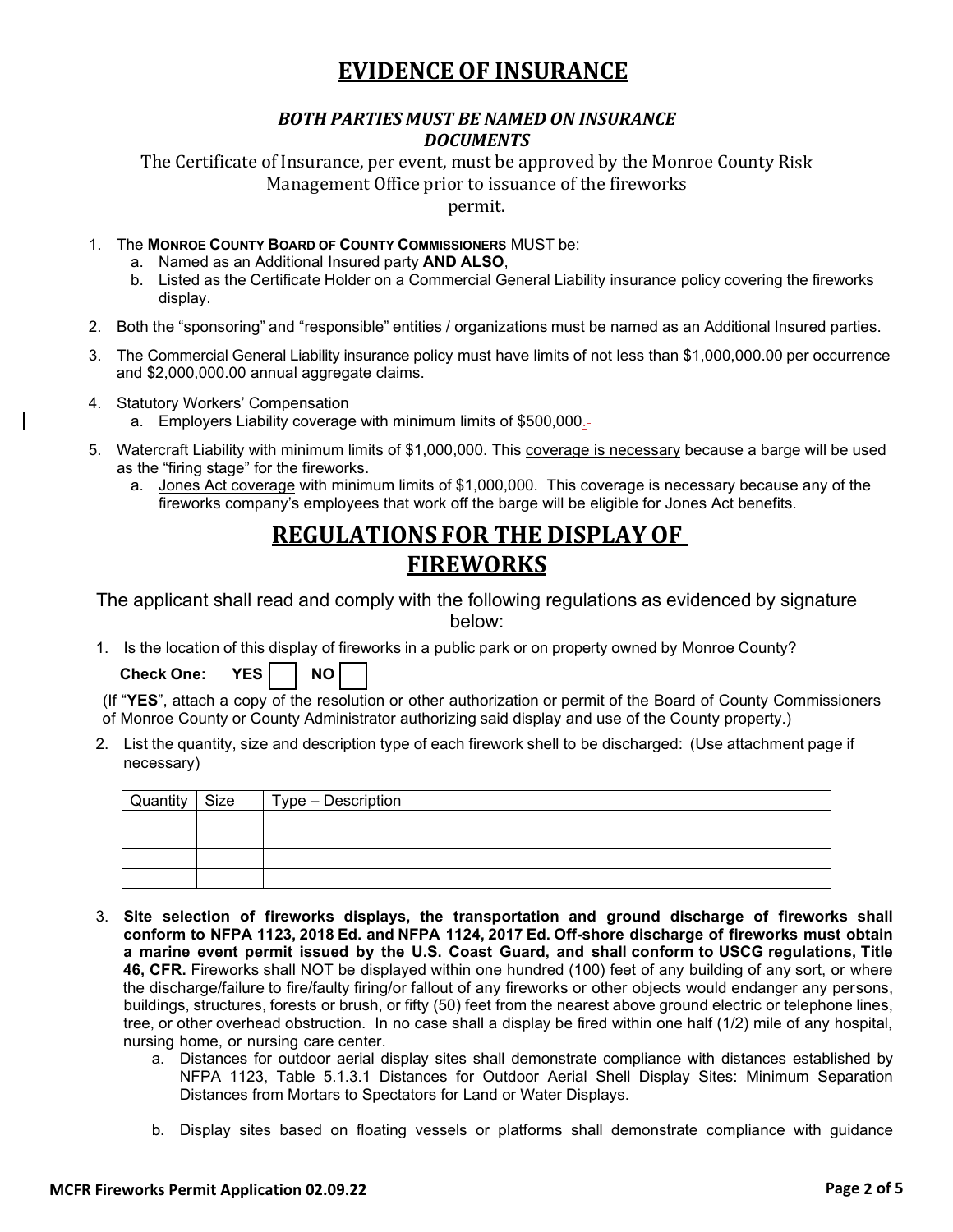- 4. Spectators at a display of fireworks shall be restrained behind lines or barriers as designated by local authorities and as specified in **NFPA 1123, Table 3-1.3**; but in no case less than two hundred (200) feet from the point at which the fireworks are to be discharged. Only authorized persons and those in actual charge of the display shall be allowed inside these lines or barriers during the unloading, preparation, or firing of fireworks.
- 5. All fireworks that fire a projectile shall be so set up that the projectile will go into the air as nearly as possible in a vertical direction, provided that where such fireworks are to be fired beside a lake or other large body of water, they may be directed in such a manner that the falling residue from the deflagration will fall into said body of water.
- 6. Any fireworks that remain unfired after the display is concluded shall be immediately disposed of or removed in a safe manner for the particular type of fireworks. The debris from the discharged fireworks shall be properly disposed of by the operator prior to departure from the premises. The operator, upon conclusion of the display, shall make a complete and thorough search for any unfired fireworks or pieces which have failed to fire or function, and shall dispose of the material in a safe manner. Such search shall be instituted at the earliest possible time following the conclusion of the display, but in no event later than the first period of daylight which follows the event.
- 7. **No fireworks display shall be held, and/or firing of shells must cease, when the wind velocity exceeds twenty (20) miles per hour.**
- 8. **QUALIFICATIONS OF OPERATORS:** A certified, experienced, competent operator with the knowledge of **NFPA 1123 "Code for Fireworks Display"** and **NFPA 1124 "Standard Code for Outdoor Display of Fireworks"** is required. Fireworks display companies are responsible for the current certification of the operators employed by the company. **(Attach copies of operator certifications when utilizing free-lance operators.)**
- 9. There shall be, at all times, a competent and certified operator of the display constantly on duty during the discharge of the fireworks, with a sufficient number of trained assistants available for safe conduct of the display. Assistants shall be fully trained and educated in regard to safety hazards. Please provide operator/assistant information requested below:

#### **OPERATOR:**

| Name:           |                                 |
|-----------------|---------------------------------|
| <b>Address:</b> |                                 |
| Phone:          | <b>Certification Expiration</b> |

#### **TRAINED DISPLAY ASSISTANT(S): (Use attachment page if needed)**

| Name:           |                                 |  |
|-----------------|---------------------------------|--|
| <b>Address:</b> |                                 |  |
| Phone:          | <b>Certification Expiration</b> |  |
| Name:           |                                 |  |
| <b>Address:</b> |                                 |  |
| Phone:          | <b>Certification Expiration</b> |  |

- 10. All fireworks articles and items at places of display shall be stored in a manner and in a place secure from fire, accidental discharge and theft; and in a manner recommended by the manufacturer.
- 11. The sponsor of the display shall make provisions for adequate fire protection for the display. The sponsor shall consult with the authority having jurisdiction and the operator to determine the level of fire protection required.
- 12. **Bureau of Alcohol, Tobacco, Firearms, and Explosives (ATF) Ruling 2007–2 shall apply:** "Under specified conditions, display fireworks may be temporarily stored in locked and attended motor vehicles at the explosives magazine site(s) and at fireworks display site(s) without meeting the locking requirements of 27 CFR 555.210 provided certain additional security measures are in place. Additionally, allowance per 27 CFR 555.215 is made for the fuel tanks containing volatile materials that may be on the temporary storage vehicles. Finally, slight variation is provided for notification requirements to ATF and local fire officials."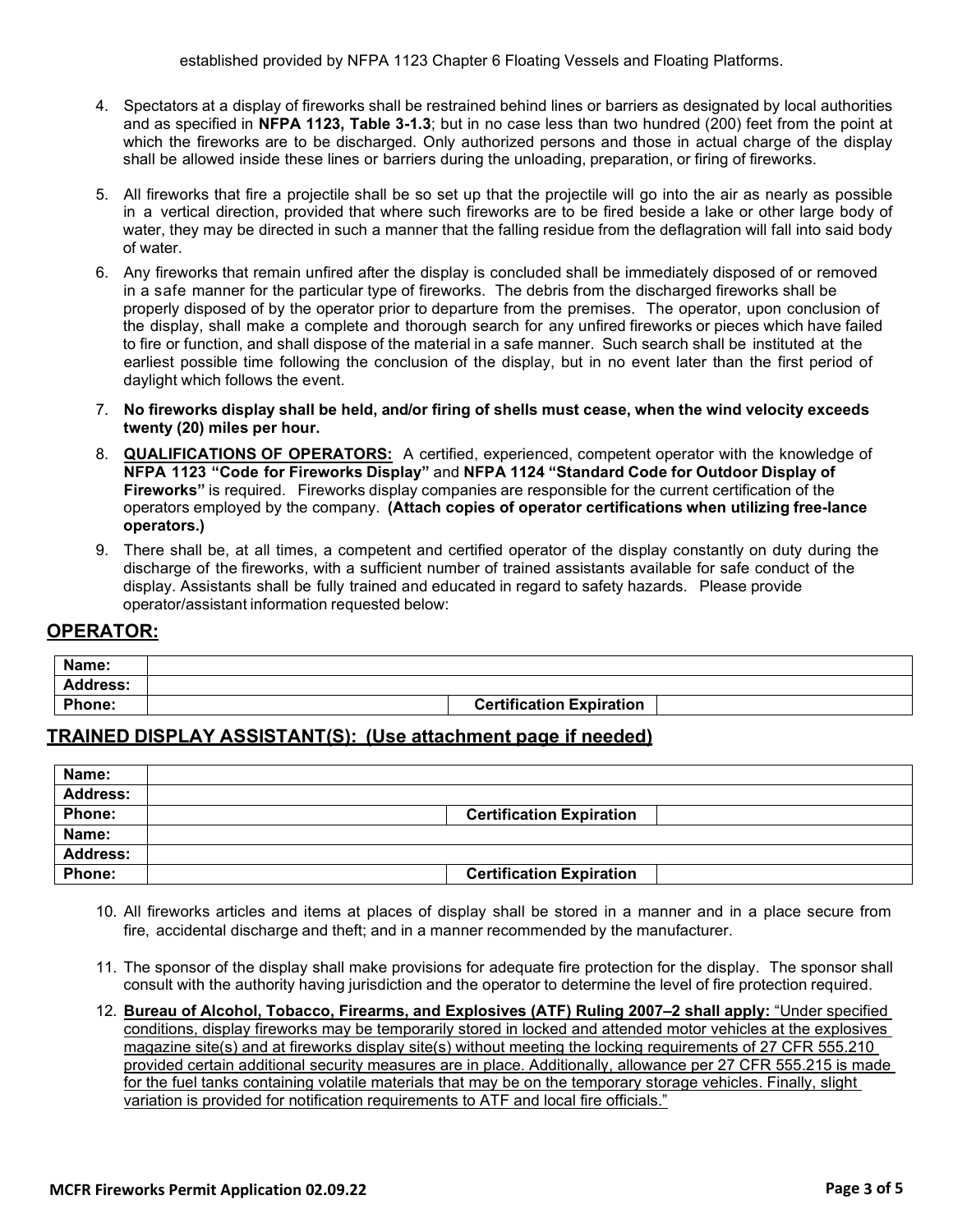- 13. Any fireworks display over open water must be permitted by the U.S. Coast Guard and shall conform to USCG regulations, Title 46, CFR. Contact the Commanding Officer, USCG Marine Safety Office, Waterways Branch, PO Box 01-6940, Miami, FL at (305) 535-8751, Fax (305) 535-8740 for USCG marine event planning information. Please provide a USCG permit approval letter or letter of "no permit" with application.
- 14. Any fireworks display over open water must be permitted by the National Oceanic and Atmospheric Administration, Office of National Marine Sanctuaries. Please provide a Florida Keys National Marine Sanctuary issuance of permit approval letter.
- 15. Per Monroe County Resolution 104-2020, the Monroe County Fire Prevention Inspection Fee Schedule, please include a check made payable to Monroe County BOCC for the Firework Permit Application fee (\$200.00).

**I, THE UNDERSIGNED, HEREBY CERTIFY THAT I HAVE READ THE ABOVE REGULATIONS AND SHALL COMPLY FULLY WITH ALL THE REQUIREMENTS HEREIN AND HAVE AUTHORITY TO ENTER INTO THIS AGREEMENT ON BEHALF OF THE ABOVE LISTED ORGANIZATION.**

**SIGNATURE: DATE:** 

**PRINTED NAME:** 

### **DEFENSE, INDEMNITYAND HOLD HARMLESSAFFIDAVIT**

**THIS AGREEMENT** made as of the \_\_\_\_\_\_ day of \_\_\_\_\_\_\_\_\_\_\_\_\_\_\_, 20\_\_\_ by and between **MONROE COUNTY**, ("County"), and \_\_\_\_\_\_\_\_\_\_\_\_\_\_\_\_\_\_\_\_\_\_\_\_\_\_\_\_\_\_\_\_, hereinafter referred to as ("Sponsor"):

**WITNESSETH:** That for and in consideration of the mutual covenants and conditions set forth hereinafter, the parties agree as follows:

- 1. That for and in consideration of permission to conduct a fireworks display in Monroe County, Florida by the Sponsor to be performed on the date of\_\_\_\_\_\_\_\_\_\_\_\_\_\_\_\_\_\_\_\_\_\_\_\_\_\_\_\_\_, to be held at the location of , the Sponsor does hereby agree and will have issued a Commercial General Liability insurance policy in accordance with **Monroe County Ordinance Nos. 29-1983; 30-1985; 35-1985; 005-1986; and 001-1991, and Ch. 13, Art. I, Sec. 13-3 of the Monroe County Code of Ordinances** wherein the Monroe County Board of County Commissioners shall be named an Additional Insured of the Sponsor; with limits of not less than \$1,000,000.00 per occurrence and \$2,000,000.00 annual aggregate. Additionally, the Sponsor shall provide:
	- a. Statutory Workers' Compensation Employers Liability coverage with minimum limits of \$500,000.
	- b. Merchant Marine Act of 1920 also known as the "Jones Act", Watercraft Liability with minimum limits of \$1,000,000.
	- 2. That a copy of said insurance policies, per event, shall be sent via email 30 days in advance to the Monroe County Fire Marshal's Office prior to the issuance of the Fireworks Permit.
	- 3. That for and in consideration of the permission to have the fireworks display, the Sponsor does hereby agree to indemnify Monroe County for any and all claims, suits, cause of action, loss, damage, costs, expenses and liabilities that may result or arise out of the fireworks display, including but not limited to any and all claims, suits, causes of action, judgments or damages sustained by Monroe County for bodily injury or for injury to or loss of property resulting from, caused by, or arising out of the fireworks display.
	- 4. That in addition to the indemnification referred to in paragraph #3, the Sponsor does hereby agree to hold Monroe County harmless concerning the fireworks display activities, and will defend any and all lawsuits, causes of action and claims, and will further, pay all costs and attorney's fees for Monroe County BOCC resulting from, caused by, or arising out of the fireworks displays.